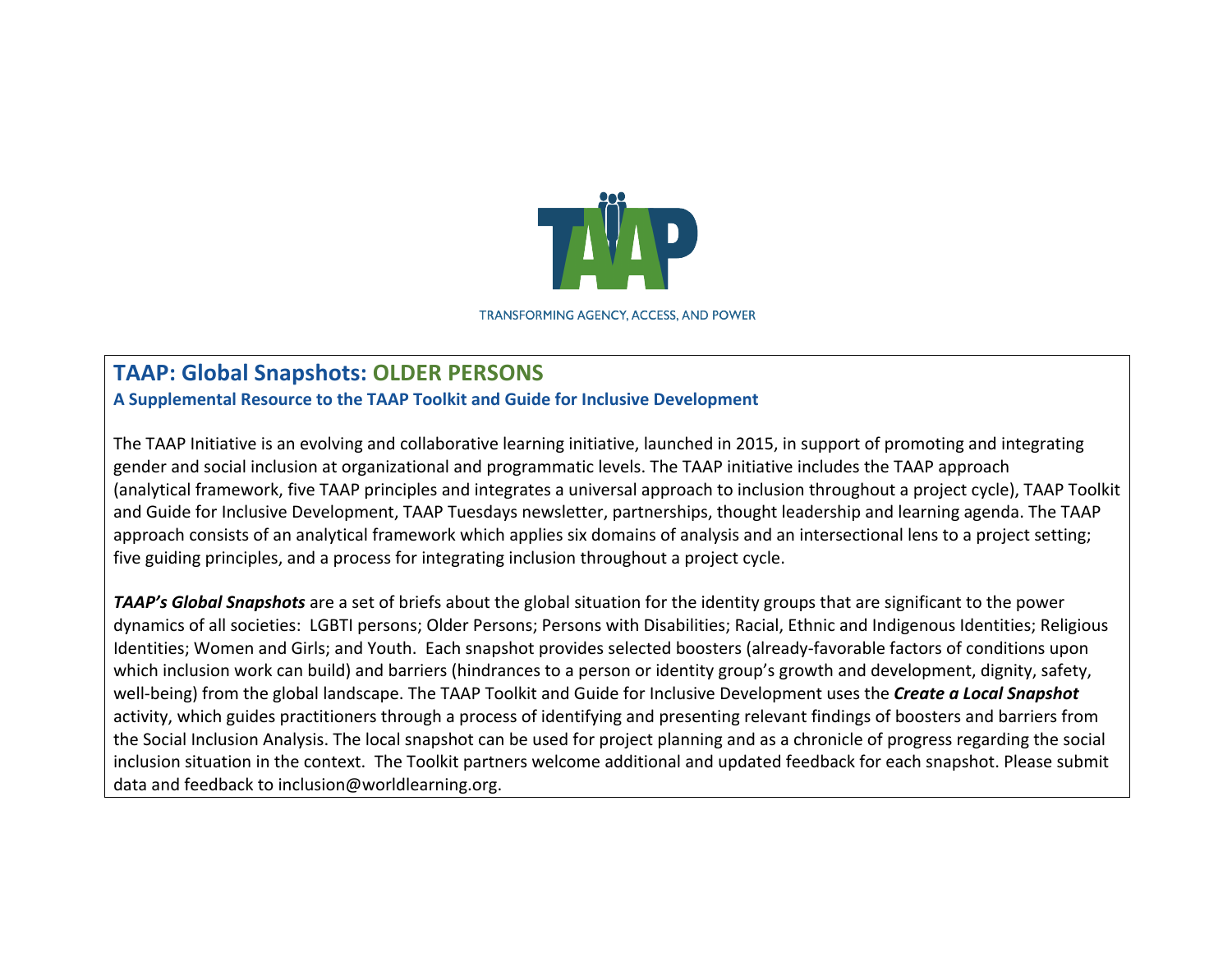## **GLOBAL SNAPSHOT: OLDER PERSONS**

## **The Global Situation:**

- By 2030, older persons are projected to account for one in six people globally. By the middle of the 21st century, one in every five people will be aged 60 years or over.<sup>1</sup>
- 62% of people over 60 live in developing countries; by 2050, this number will have risen to 80%.  $^{\text{ii}}$
- Some 340 million older persons are living without any secure income. If current trends continue, this number will rise to 1.2 billion by 2050.<sup>III</sup>
- More than 46% of people who are over the age of 60 have a disability.<sup>iv</sup>
- 80% of older persons in developing countries have no regular income, and only one in four older persons in low-and middle-income countries receive a pension.<sup>vi</sup>

| <b>Global Boosters</b>                                                                                                                                                                                        | <b>Global Barriers</b>                                                                                        |
|---------------------------------------------------------------------------------------------------------------------------------------------------------------------------------------------------------------|---------------------------------------------------------------------------------------------------------------|
| The Universal Declaration of Human Rights (1948) outlines the rights of                                                                                                                                       | Poverty: "On average, existing studies suggest that older people, and                                         |
| all people.                                                                                                                                                                                                   | people living in households with an older person, face higher levels of<br>poverty."XII                       |
| ADCAP Standards for older persons: Humanitarian inclusion standards                                                                                                                                           |                                                                                                               |
| for older persons and persons with disabilities that are designed to                                                                                                                                          | Vulnerability in disasters: Older persons are more vulnerable in disaster                                     |
| ensure older people and people with disabilities are included during<br>emergency responses, both accessing assistance and participating in the<br>decision-making processes that affect them. <sup>vii</sup> | scenarios due to higher rates of poverty, physical health decline, and age<br>discrimination. <sup>xiii</sup> |
|                                                                                                                                                                                                               | Elder abuse: Elder abuse is a problem that exists in both developing and                                      |
| Global Legislation: The Madrid International Plan of Action on Ageing<br>(2002) outlines a comprehensive action plan for governments and civil                                                                | developed countries yet is typically underreported globally. Xiv                                              |
| society to build a society for all ages. Vill                                                                                                                                                                 | <b>Dementia:</b> Nearly two thirds of people with dementia live in low or                                     |
|                                                                                                                                                                                                               | middle-income countries; only 11 countries have developed national                                            |
| Local Knowledge: Older persons often have expert knowledge on a<br>variety of topics such as local culture and agriculture that can make                                                                      | dementia plans. <sup>xv</sup>                                                                                 |
| programs more successful and sustainable <sup>ix</sup>                                                                                                                                                        | Current public-health approaches are ineffective: The health of older                                         |
|                                                                                                                                                                                                               | people is not keeping up with increasing longevity, current health                                            |
|                                                                                                                                                                                                               | systems are poorly aligned to the care that older populations require                                         |
|                                                                                                                                                                                                               | even in high-income countries. <sup>xvi</sup>                                                                 |